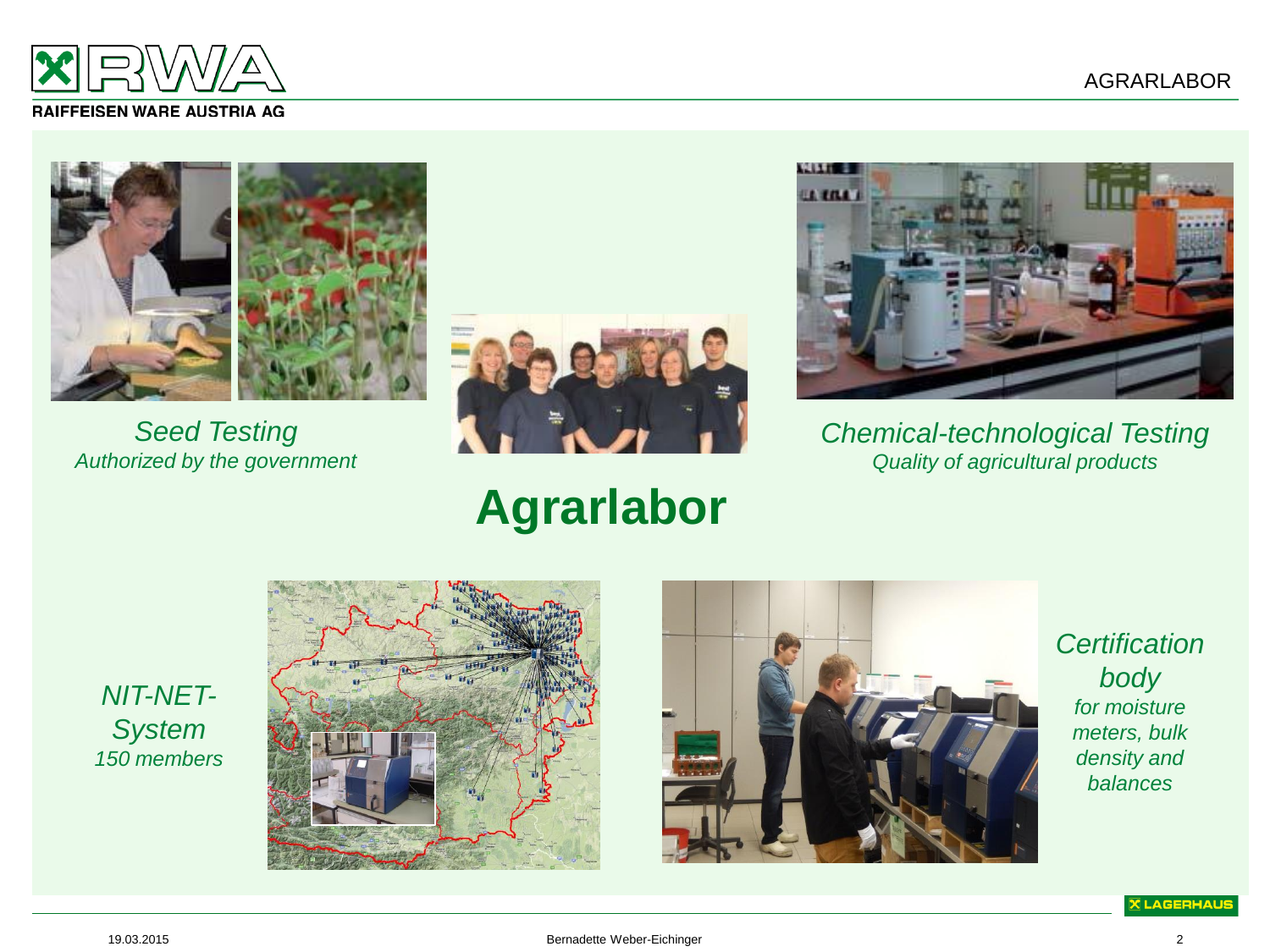

#### **RAIFFEISEN WARE AUSTRIA AG**



# **First European Grain**



**X LAGERHAUS**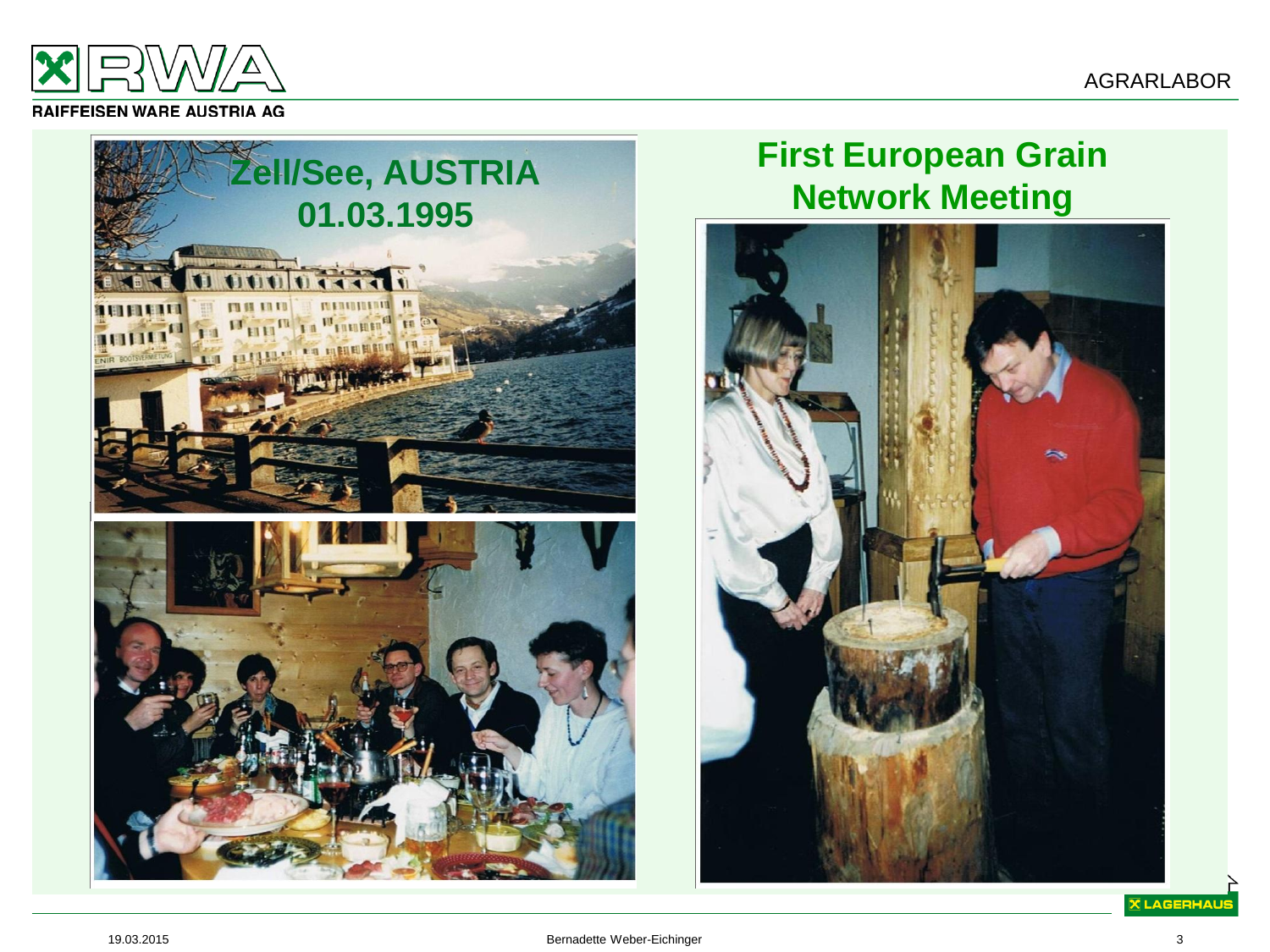

### **The Austrian Legal System and Law**

- "Maß- und Eichgesetz": Approved measuring instruments used for trading to value grain have to be certified.
	- Moisture meters: verified and approved parameters are only moisture of grain and maize and bulk density (duty of certification every year)
	- Hopper,  $\frac{1}{4}$  and 1 litre (duty of certification every two years)
- Limits of deviation to the moisture reference method (ISO 712, ISO 6540)
	- Grain till  $10\% \pm 0.3\%$
	- Grain more than  $10\%$ :  $\pm (0.03 \cdot w)\%$
	- Maize till  $10\% \pm 0.4\%$
	- Maize more than  $10\%$ :  $\pm (0.04 \cdot w)\%$

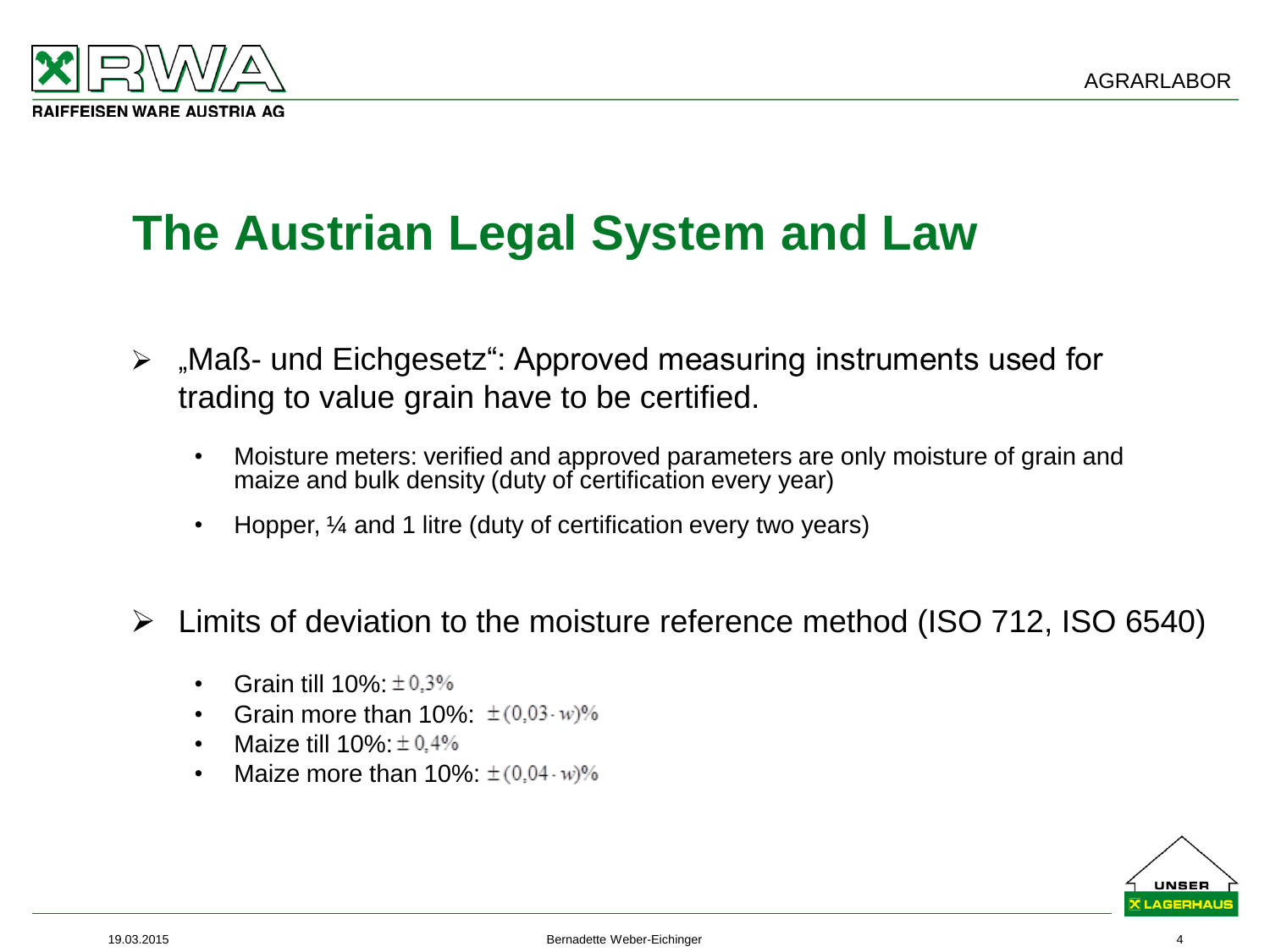

#### **Moisture meters in Austria**

#### **Approval authority: "Bundesamt für Eich- und Vermessungswesen"**







Infratec 1241 **Granolyser Inframatic 9500** AgriCheck





Supermatic 10 und 15 Granomat GAC 2100 HE 90









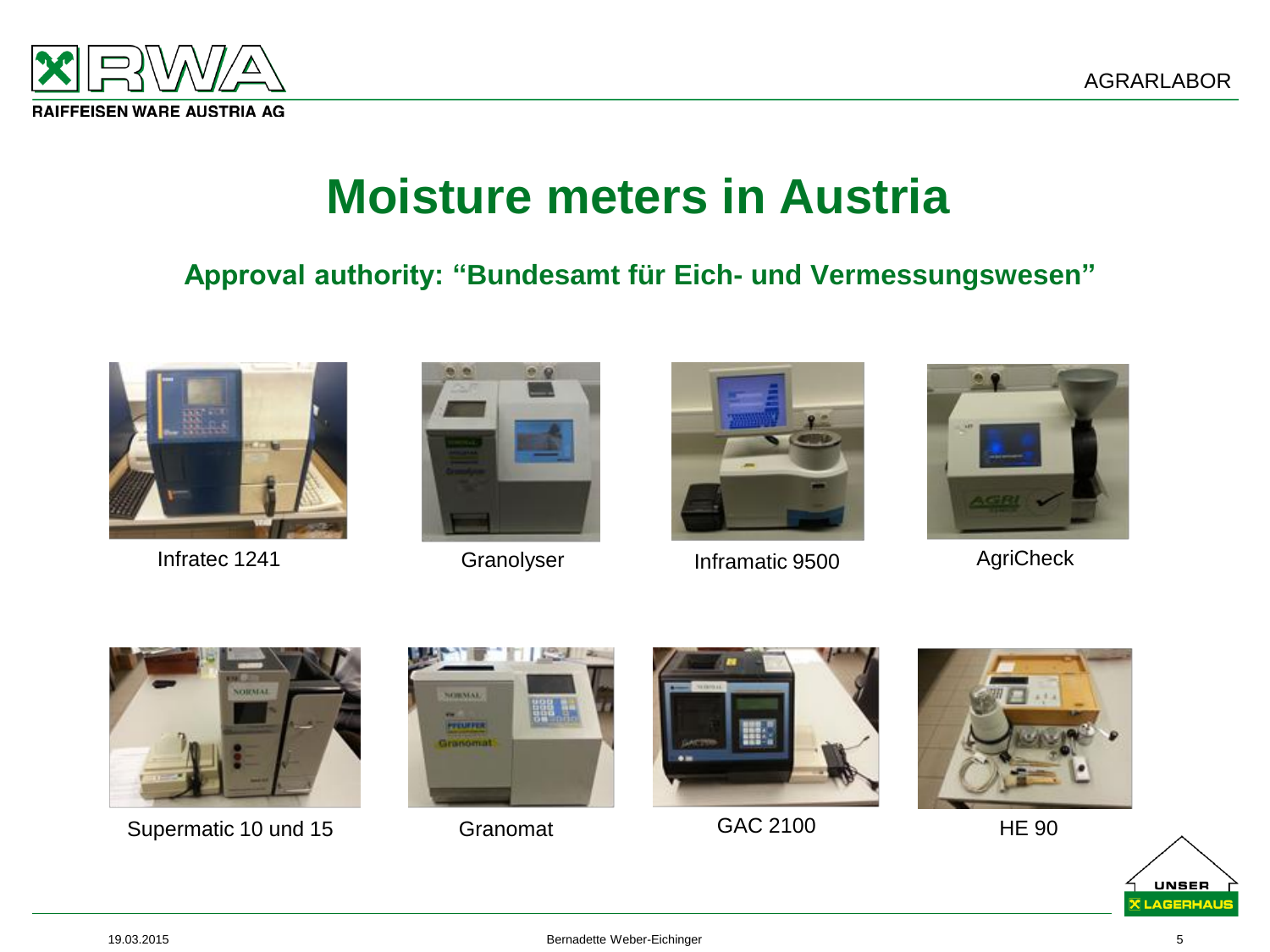

# **The certification body RWA Agrarlabor**

- $\triangleright$  Certification body since 2007 for
	- Moisture meters of grain and maize including bulk density
	- Hopper, ¼ and 1 litre
	- Not automatically balances used in these systems

500 – 600 a year 30 – 40 a year 100 – 180 a year

- Accredited after the management system EN ISO/IEC 17025.
- $\triangleright$  Since 2008 the only certification body for moisture meters in Austria.
- $\triangleright$  Appointment arrangement with customers from January till July.
- $\triangleright$  Unannounced checks by the authority; check rate 20 instruments a year.

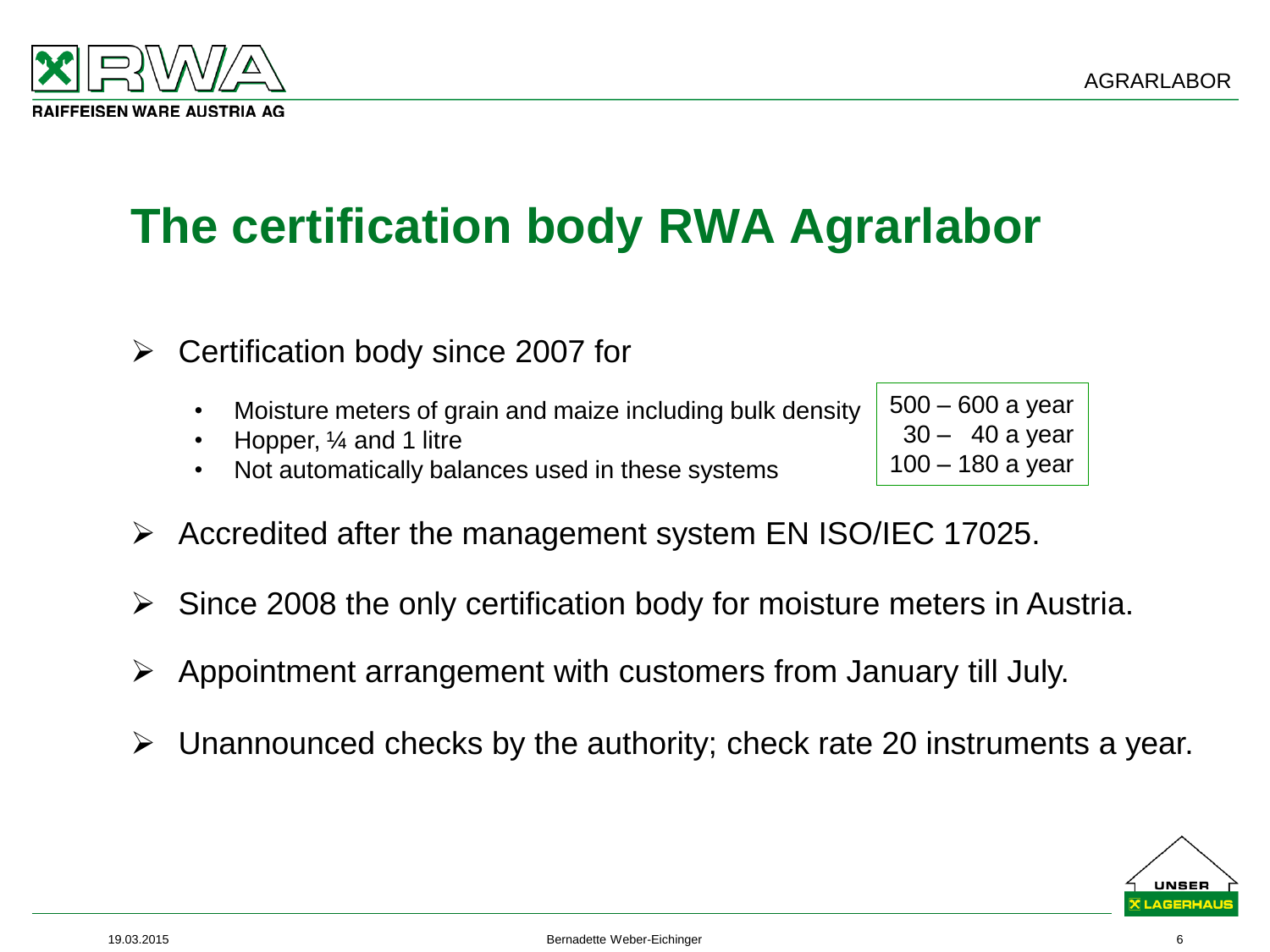

### **Certification procedure for moisture of grain**

- $\triangleright$  Mixture of the most important varieties, 14% moisture.
- $\triangleright$  Preconditioning of the samples in 2% steps of the approved measuring range.
- $\triangleright$  Measurements with the master instrument and the reference method.



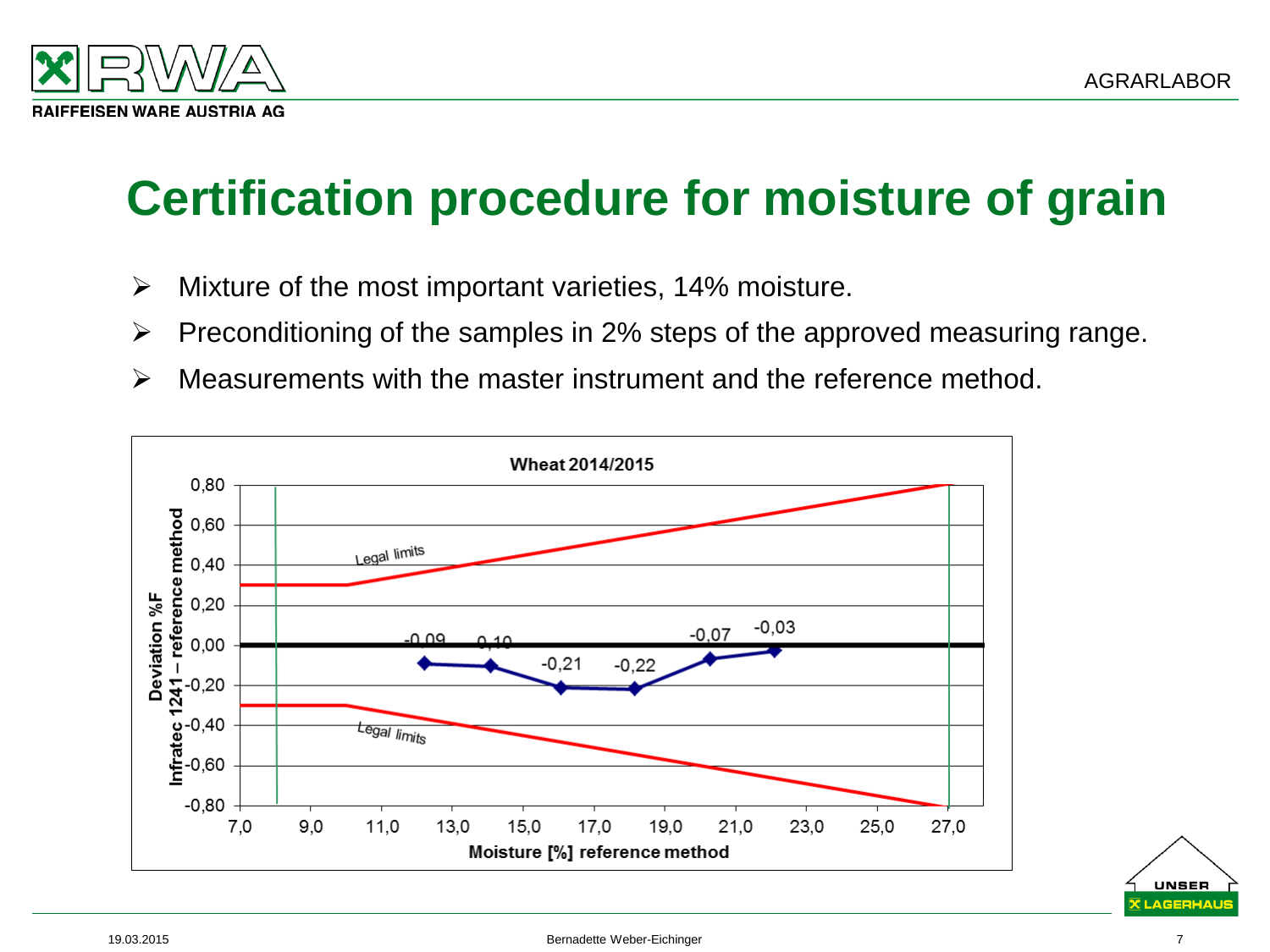

## **Certification procedure for moisture of grain**

 $\triangleright$  If the calibration of the master instrument and the examinees are the same  $\rightarrow$  only one sample (16%) from every specie need to be checked during certification.



 $\triangleright$  Sum of the average divergence from examinee to master + from master to the reference method ≤ *legal limits*

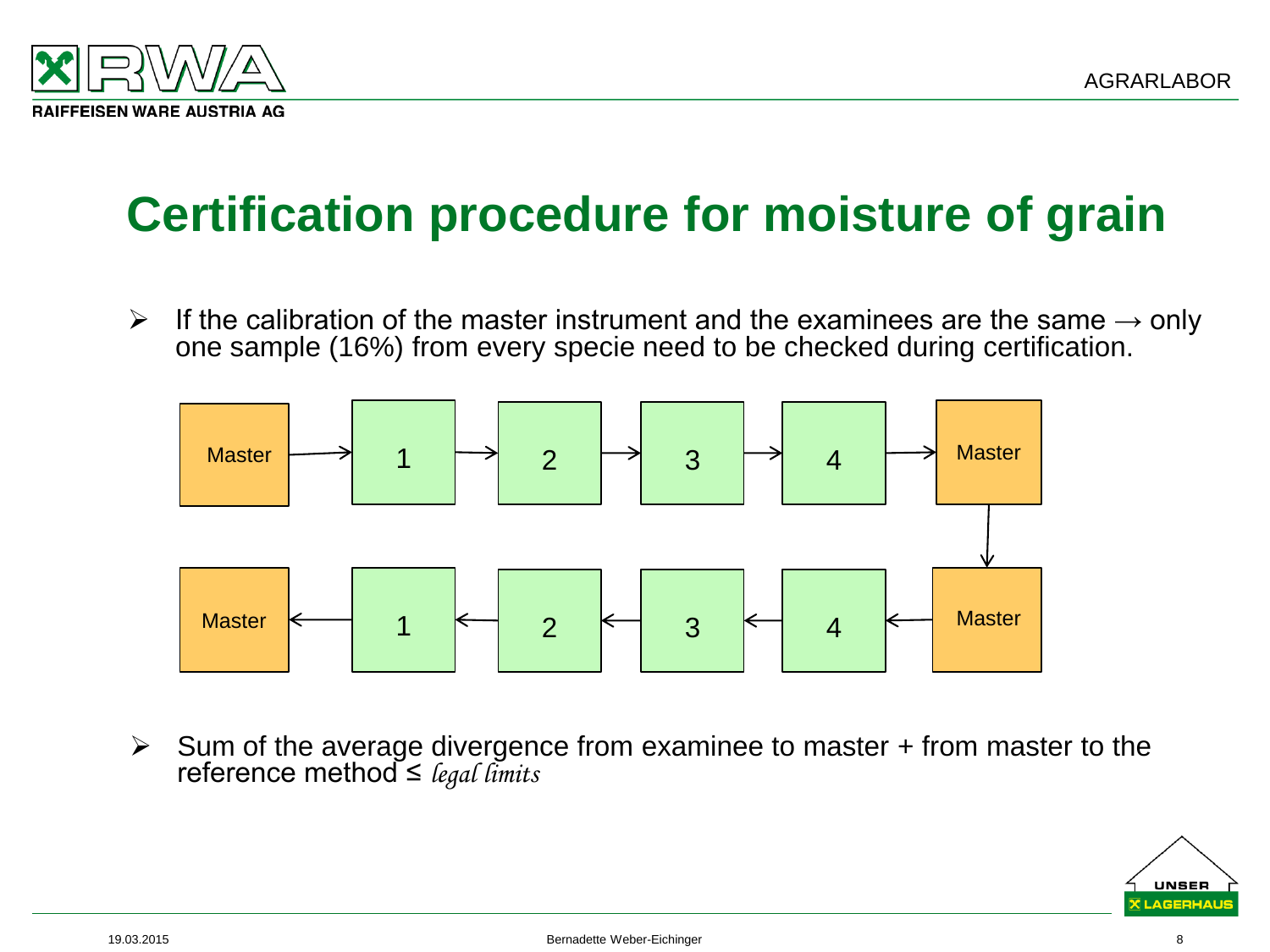



#### **Results of the certified instruments 2015**

 $\triangleright$  Infratec 1241, Wheat, Model: WBMO0027, Intercept moisture: +0,2



Mean deviation to the reference method ISO 712

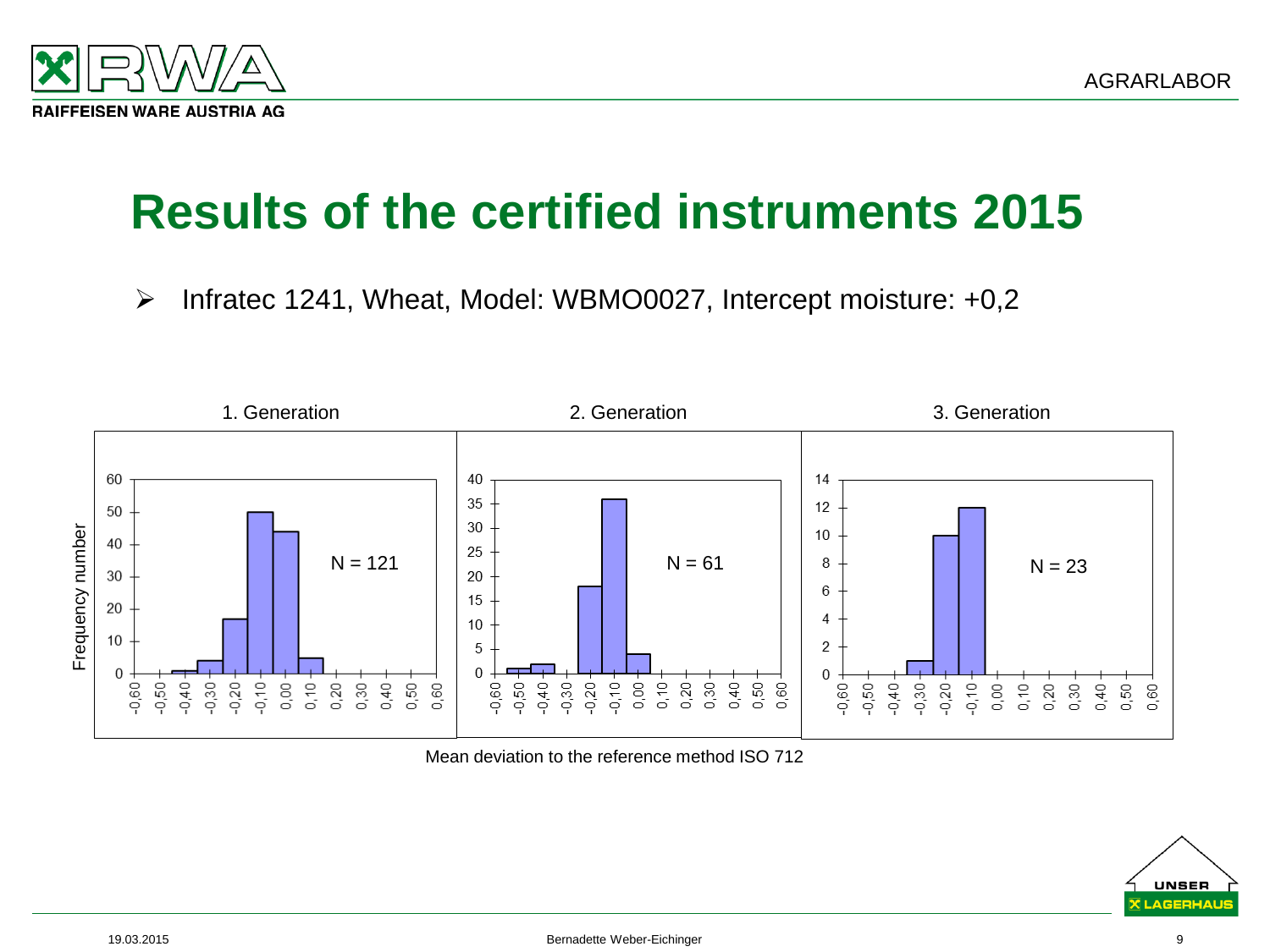

- Instrument: Infratec 1241, (1.Gen.) Model: WBMO0027, Intercept moisture: +0,2
- $\triangleright$  Sample material: WHEAT, 5 varieties, natural humid



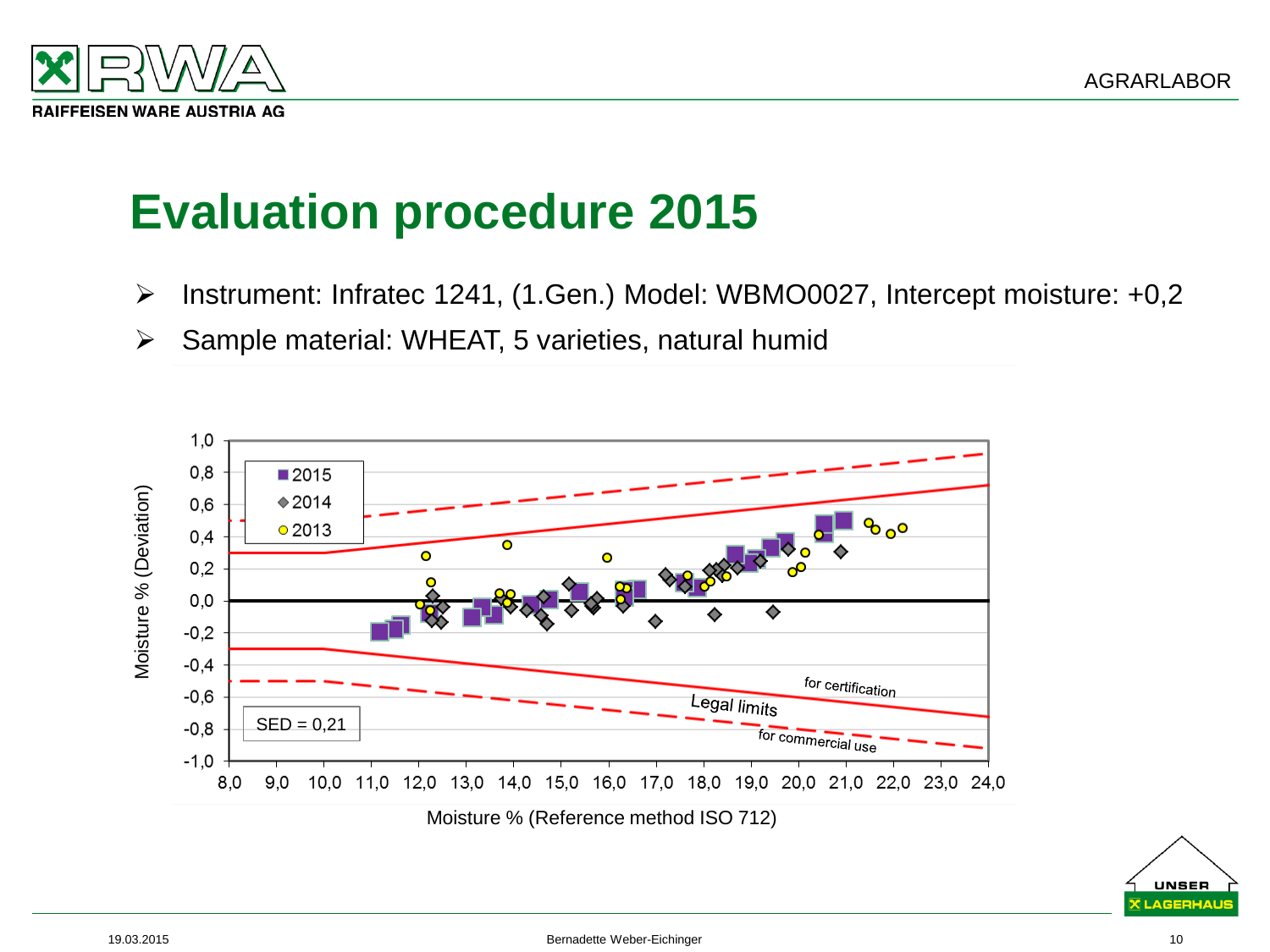

- $\triangleright$  Instrument: Infratec 1241, (3.Gen.) Model: WBMO0027, Intercept moisture: +0,2
- $\triangleright$  Sample material: WHEAT, 5 varieties, natural humid



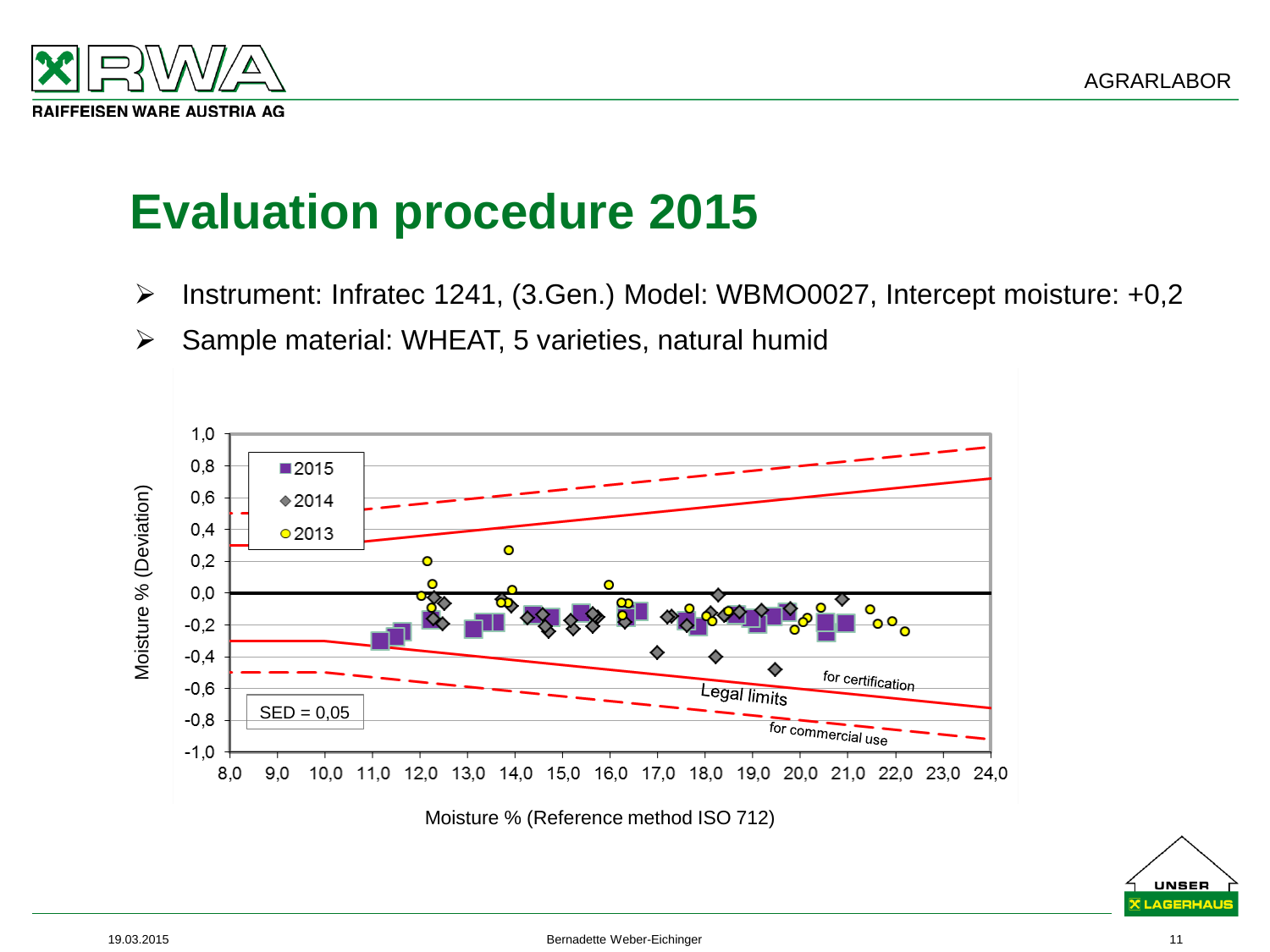

- Instrument: Infratec 1241, 3.Gen. Model: COMO0007, Intercept moisture: 1,0
- $\triangleright$  Sample material: MAIZE, 7 varieties, natural humid



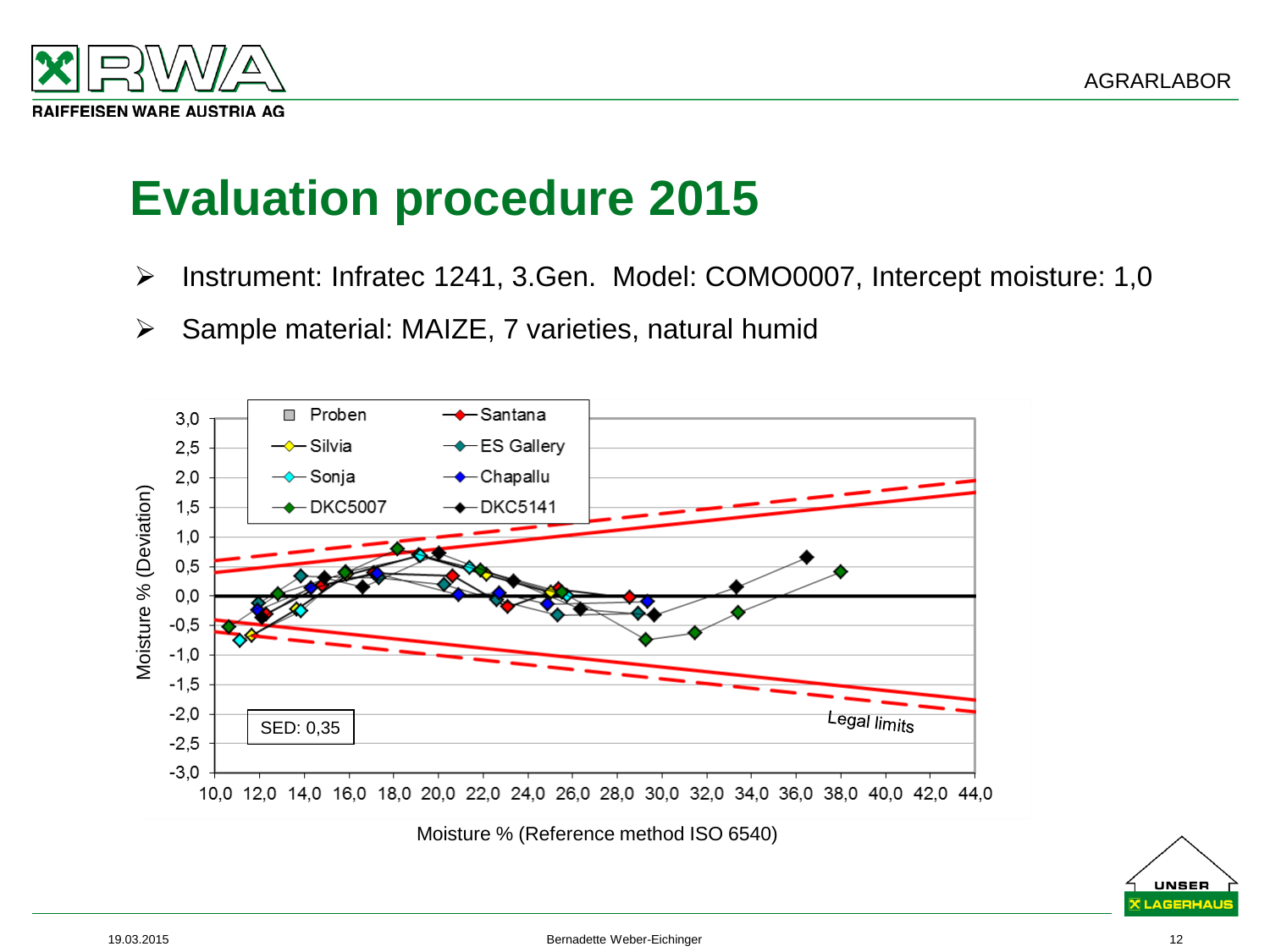

- Instrument: Infratec 1241, 3.Gen. Model: COMO0021, Intercept moisture: 1,0
- $\triangleright$  Sample material: MAIZE, 7 varieties, natural humid



Moisture % (Reference method)

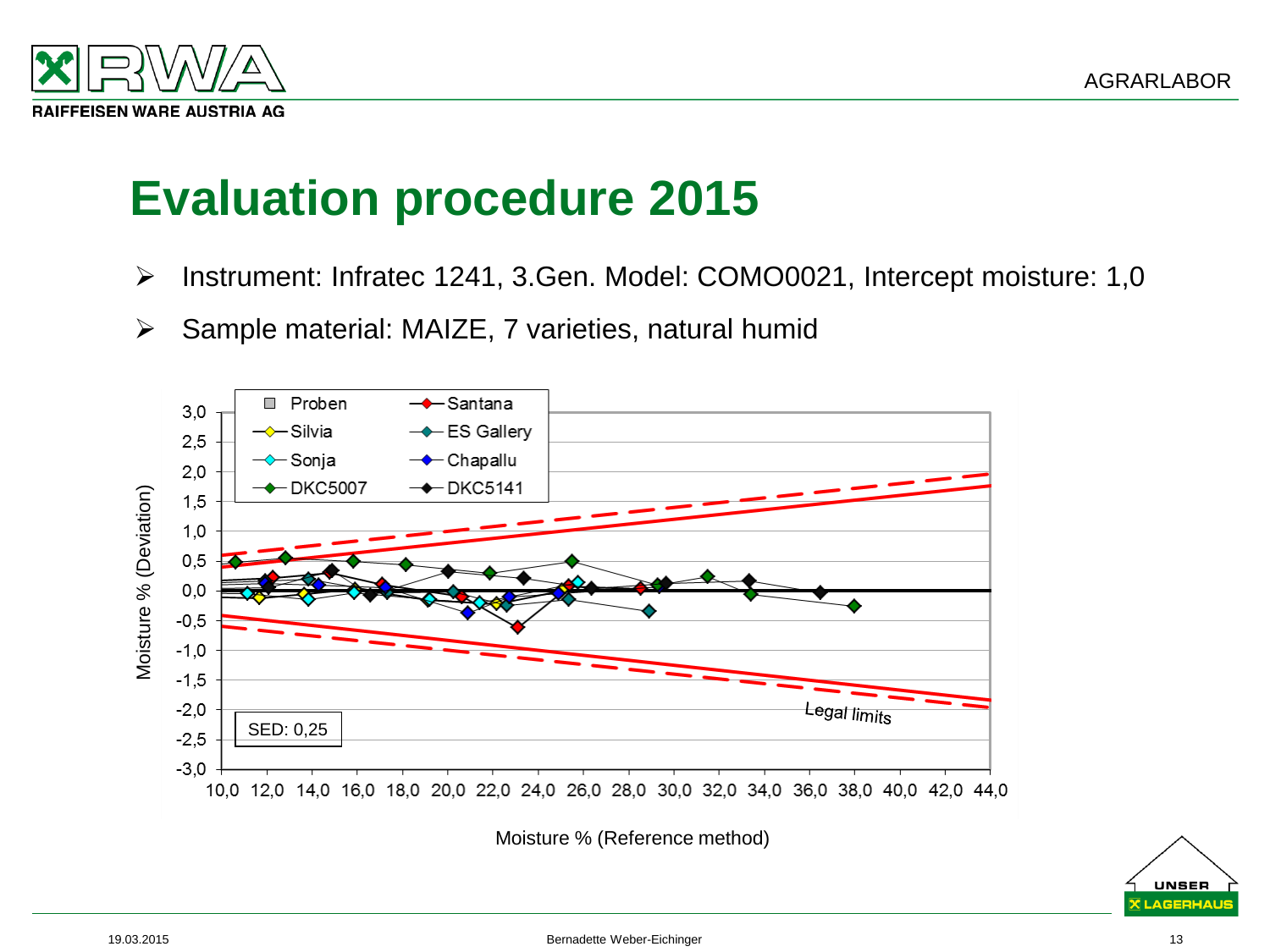

#### **Certification procedure of mass per hectolitre**

 $\triangleright$  ISO 7971-2: traceability for measuring instruments through reference to the international standard instrument



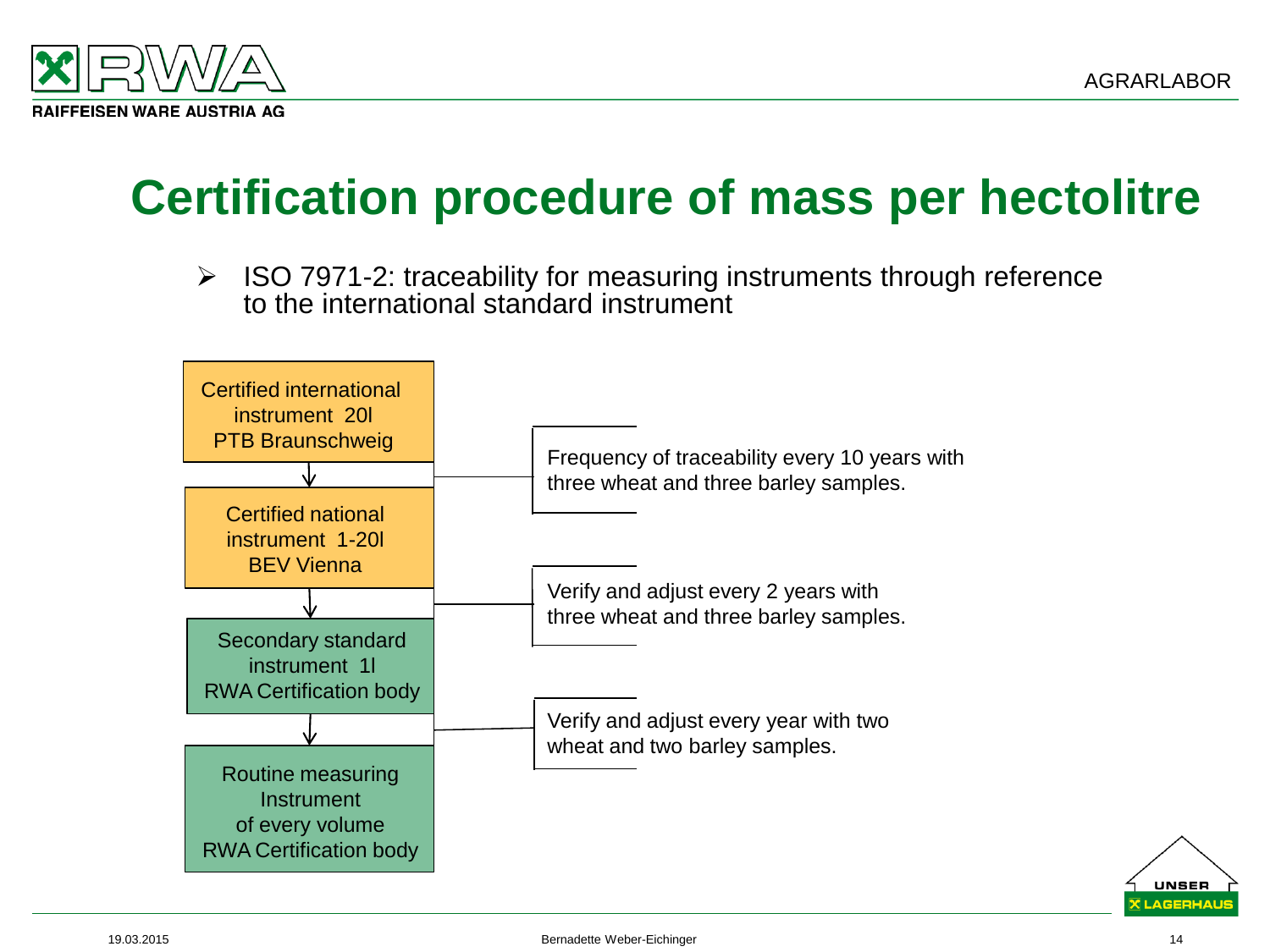

#### **Certification procedure for mass per hectolitre measuring instruments (Infratec, AgriCheck)**

- Material: quality usually be harvested in Austria, clean, 9-14% of moisture
	- Wheat … 83 kg/hl
	- Rye …… 75 kg/hl
	- Barley … 67 kg/hl
- Mean of 10 measurements performed with our Secondary standard instrument (1l hopper)
- $\triangleright$  Check of the balance in the mass per hectolitre measuring instruments
	- 5 weights (200g, 300g, 400g, 500g, 600g) … each of them 3 times
	- $150g...$  one time
	- Accuracy  $\leq 0.1\%$
- $\triangleright$  Mean of 5 measurements performed with the Instrument
	- Limit of the mean deviation to the mean result of the hopper: 0,5%
	- Maximum deviation of the single measurement to the mean: 0,3%